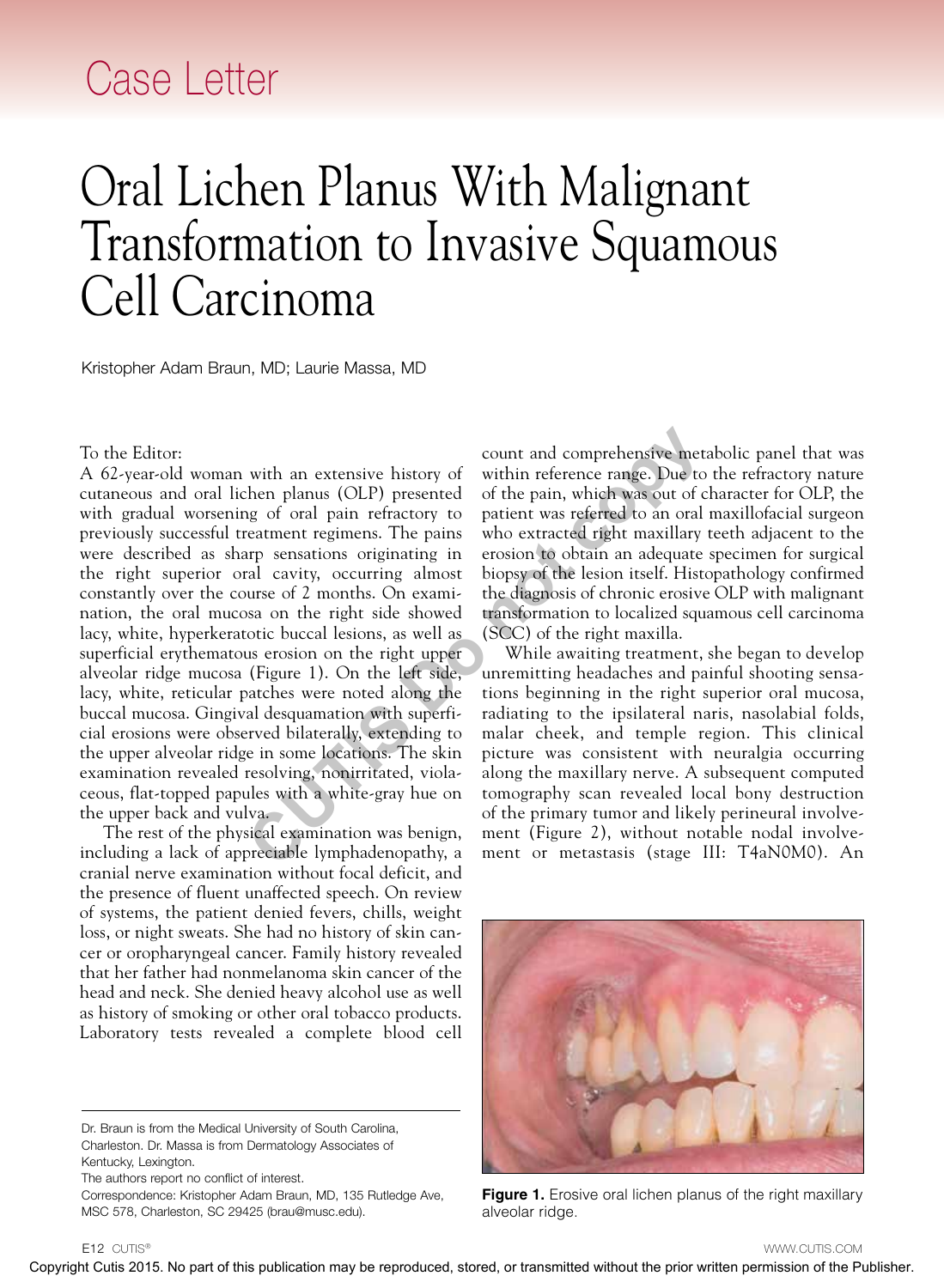

Figure 2. Coronal (A) and axial (B) computed tomography demonstrated right maxillary bony destruction.

otolaryngologist performed a wide alveolar and maxillary excision with lymph node dissection. Surgical margins were deemed as negative and there was no evidence of nodal disease. She was later seen by the oncology and radiation oncology teams and received several courses of chemoradiotherapy.

Seven months later, a new indurated ulcer was noted on the left lateral tongue. Biopsy revealed a new primary oral SCC (OSCC), which also was excised by an otolaryngologist. Recent computed tomography did not detect any recurrence or potential metastases, but the patient subsequently was lost to follow-up.

Lichen planus is an idiopathic inflammatory disease most commonly affecting the cutaneous skin as well as the oral mucosa, genital mucosa, nails, and scalp. Oral lichen planus is a relatively common manifestation, found in approximately 1% to 2% of individuals older than 15 years.<sup>1</sup> Epidemiologic studies revealed that OLP is uncommon in children, $2,3$  it affects women more frequently than men (approximately  $3:1$  ratio),<sup>3</sup> and its incidence peaks between 30 and 60 years of age.4 The literature on malignant transformation of OLP is varied and controversial, with some early investigations such as Krutchkoff et al<sup>5</sup> concluding that the reported cases often fall short of supporting OLP as a premalignant source of OSCC due to insufficient evidence in claimed case reports supporting the diagnosis of OLP histopathologically, the occurrence of OSCC in sites where OLP

lesions did not previously exist, and uncertainty regarding confounding factors such as carcinogen exposure.<sup>5</sup> In contrast, a longitudinal cohort study reported malignant transformation in 2.4% of OLP cases  $(N=327)$ , with a standardized incidence ratio of 17.7 (95% confidence interval, 8.8-35.3) when compared to a control group.6 Current literature has predominantly sided with the notion that OLP, especially the erosive variant, carries the risk for malignant potential<sup>6</sup> as well as the World Health Organization's classification of the disorder as precancerous.<sup>3</sup>

The pathophysiology of OLP and its potential for malignant transformation are unknown. It is believed that cell-mediated immunity, specifically CD8+ lymphocytes targeting stratum basale keratinocytes for apoptosis via the caspase cascade, plays a major role in the development of OLP, beginning with Langerhans cell recognition of an unknown basal cell antigen.3 Moreover, it is postulated that antigen expression is induced by certain drugs, infections, and contact allergens such as dental amalgams, explaining their known associations with OLP initiation and exacerbation. The etiology behind OLP developing into OSCC also is poorly understood and many different hypotheses have been suggested. Modified expression of p53, a 53-kd protein, in OLP patients has been demonstrated.<sup>6</sup> Some investigators propose that a lack of the expected keratinocyte apoptotic response to the cell-mediated attack may be etiologic in cancerous transformation.<sup>3</sup> Given **Figure 2.** Coronal (A) and cost of the control distribution may be reproduced to the control or transmitted with the produced with the product control be reproduced, and the product control and control or transmitted wit

VOLUME 96, SEPTEMBER 2015 E13